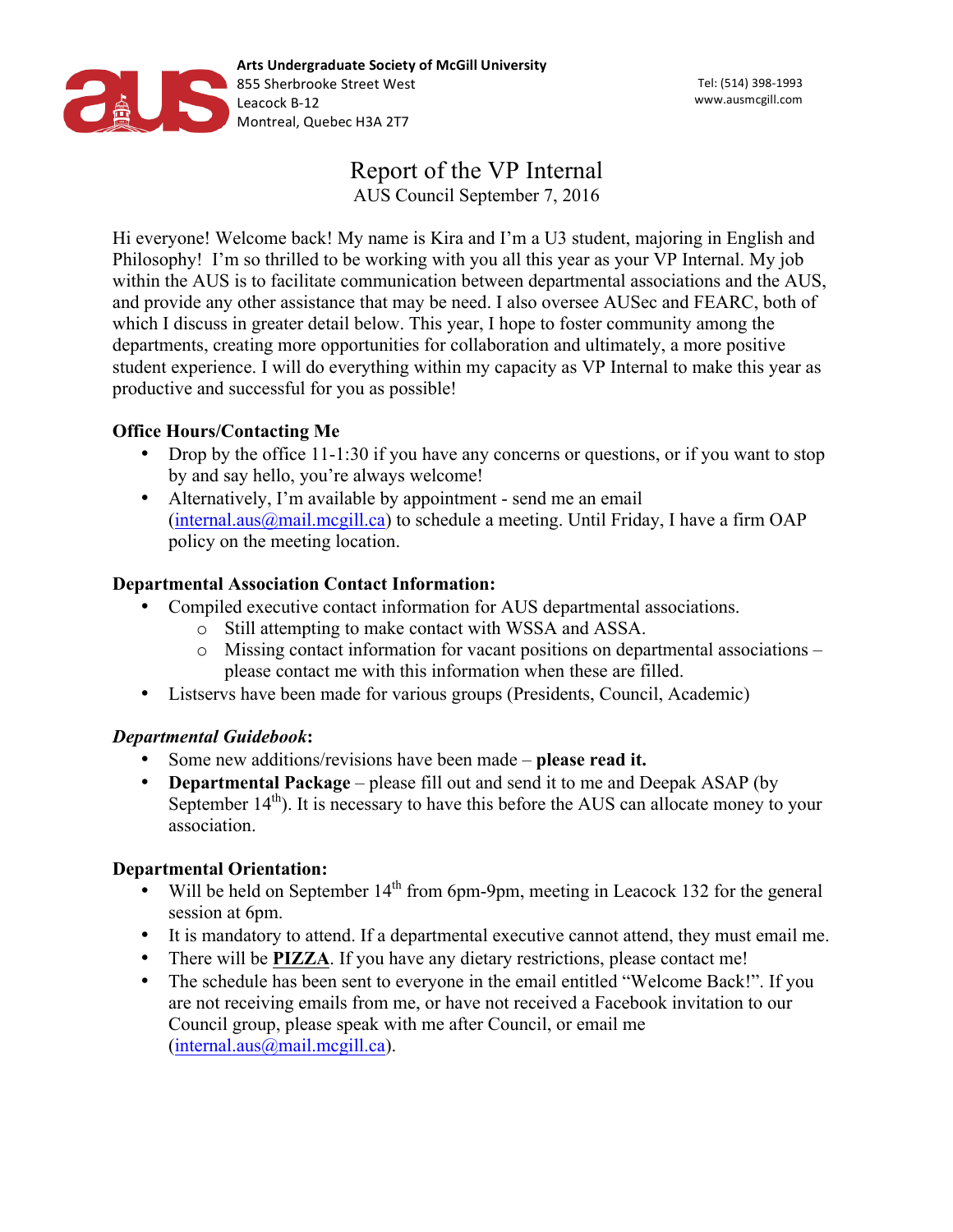

SSMU Activities Night

• The AUS has a table at SSMU Fall Activities Night (Sept. 6-9), but due to Council, committee members will be representing the AUS on Wednesday evening from 6pm-7pm.

AUS Activities Night

All departmental associations and committees have been invited to table at AUS Activities Night. This is a unique opportunity for students to engage with their faculty's groups! For AUS-affiliated groups, this is a chance to recruit incoming students for various initiatives, increase Listserv-readership, and meet the students whom you serve! Please RSVP via the form sent to you in the email entitled "Welcome Back!". There is still space available for many groups to table.

# **Room Bookings & Liquor Permits**

- A list of the bookable rooms with all of their features is available on the website and in the Departmental Guidebook.
- **You must request a liquor permit 7 weeks prior to your event.** The administrative process is quite lengthy and the requests are sent to the Regie in Quebec City for approval. Please plan your events early.
- **Note a procedural change**  when booking Arts 160, and Leacock 232, you must submit the Disclaimer Form **at the time** of booking. This accelerates the process and ensures that groups understand the rules associated with the rooms.
- When picking up the permit, from now on, groups will also pick up the laminated "House Rules" poster, which must be posted, and cleaning supplies. It is also necessary to take before and after pictures of the room to be kept on hand and sent to me if necessary. We recommend that pictures also be taken of the nearest bathroom.
- In a meeting on September 6, Becky and I promised the Leacock Building Manager and various Building Services employees that we would ensure that there are no issues with departmental room use. Due to numerous infractions in the past, Building Services is giving us one final year to prove that we are able to responsibly use these rooms. The future of AUS social events involving alcohol (BdA as well) **hinges** on conduct this year.

# Pre-Booked Wine and Cheese Dates

The following dates are allotted for departmental Wine & Cheese events in Arts 160 from **6PM-8PM**. Let me know if you're interested in a certain date and I can reserve it for you! September 13th September 27th October 25th November 22nd

#### **Bookings**

- Room, lounge and table booking are open for the year! Please see the *Departmental Guidebook* for information regarding the specific processes and contact me if you experience any issues!
- It's recommend that you book these as early as possible. Note that it sometimes takes time to approve requests. Your patience is very much appreciated!